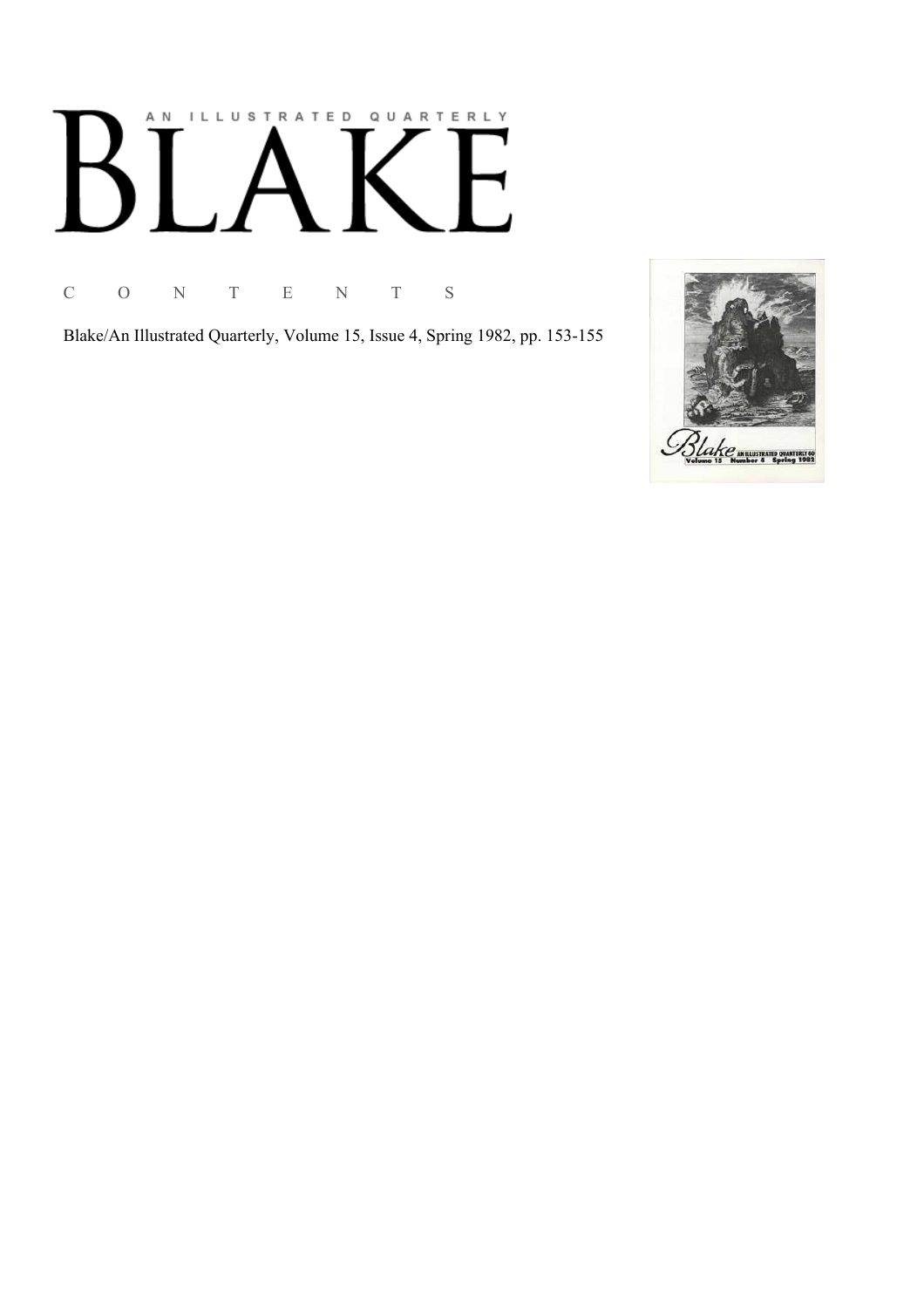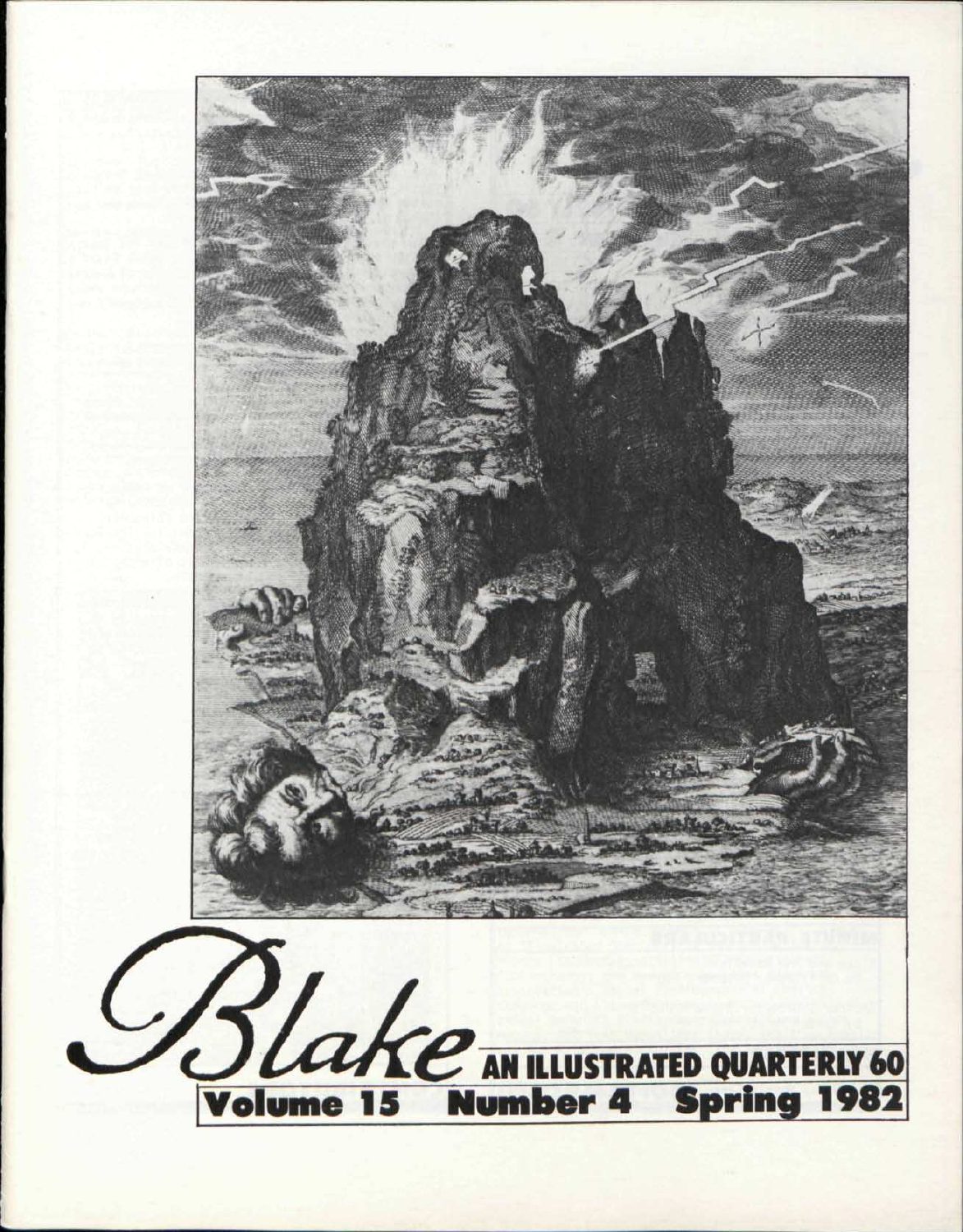

Spring 1982

### CONTENTS

Blake's Jupiter Olympius in Rees' Cuclopaedia by James Bogan, 156

Blake' s Swans by Robert F. Gleckner, 164

A Book to Eat by David V. Erdman, 170

#### REVIEWS

David Irwin, *John Flaxman 1755-1826, Sculptor, Illustrator, Designer*  Reviewed by Janice Lyle, 176

David Simpson, *Irony and Authority in Romantic Poetry* 

Reviewed by Gavin Edwards, 179

Milto n Klonsky, *William Blake: The Seer and His Visions*  Reviewed by Gerda S. Norvig, 184

Kathleen Raine, *From Blake to A Vision*  Reviewed by Hazard Adams, 187

War and the Uses of Myth Betty T. Bennett, ed., *British War Poetry in the Age of Romanticism: 1793-1815*  Reviewed by David Punter, 189

Leopold Damrosch, Jr. , *Symbol and Truth in Blake's Myth*  Reviewed by Nelson Hilton, 192

Margaret Bottrall, "A Lecture on William Blake's *Songs of Innocence and Experience"*  Reviewed by Paul Mann, 197

#### MINUTE PARTICULARS

Blake and the Novelists by Christopher Heppner, 198

Another Source for Blake's Orc by Randel Helms, 198

#### NEWSLETTER

 $©1982$  by Morris Eaves & Morton D. Paley

HAZARD ADAMS is Professor of English and Comparative Literature at the University of Washington and Senior Fellow of the School of Criticism and Theory.

JAMES BOGAN is the Art/Film Department at the University of Missouri-Rolla. With Fred Goss he has edited *Sparks of Fire: William Blake in a New Age* (North Atlantic Books).

GAVIN EDWARDS taught for three years at the University of Sydney and now teaches at Saint David's University College, Lampeter (University of Wales). He has published work on Blake in *Literature and History* and is writing a book on the poetry of George Crabbe.

DAVID V. ERDMAN is investigating the British radicals in Paris in the early years of the French Revolution .

ROBERT F. GLECKNER is author and editor of books on Blake, Byron, and Romanticism; latest book on Blake's *Poetical Sketches* now in press at the Johns Hopkins University Press; book in progress (nearing completion) on Blake and Spenser.

RANDEL HELMS is Associate Professor of English at Arizona State University. He is the author of *Tolkien's World* and *Tolkien and the Silmarils.*  His most recent publication on Blake is "The Genesis of *The Everlasting Gospel*," *Blake Studies*, 9, No. 2 (1980), an essay that is part of a book-inprogress on Blake's use of the Bible.

CHRISTOPHER HEPPNER is Associate Professor of English at McGill University. He is currently at work on an article on Blake's 1795 color prints and illustrations to the Bible. Forthcoming is an article on "Pity and Hecate" in the *Bulletin of Research in the Humanities.* 

JANICE LYLE (Department of Art History, University of California, Santa Barbara) is completing her dissertation on Dante in British Art: 1770-1830.

PAUL MANN is a Visiting Professor of Humanities at the University of Texas at Dallas, and Executive Secretary of the American Literary Translators Association .

GERDA NORVIG teaches English at the University of Colorado in Boulder. She has a book on Blake and Bunyan forthcoming from the University of California Press and is currently completing a piece on aesthetic judgment and elegiac defense in Wordsworth.

DAVID PUNTER is Chairman of English Studies at the University of East Anglia. He is the author Of *The Literature of Terror: A History of Gothic Fictions from 1765 to the Present Day* (London: Longmans, 1980); and (with David Aers and Jonathan Cook) *Romanticism and Ideology: Studies in English Writing 1765-1830* (London: Routledge & Kegan Paul, 1981). Forthcoming is *Blake*, *Hegel and Dialectic* (Amsterdam: Rodopi, 1982).

CONTRIBUTORS